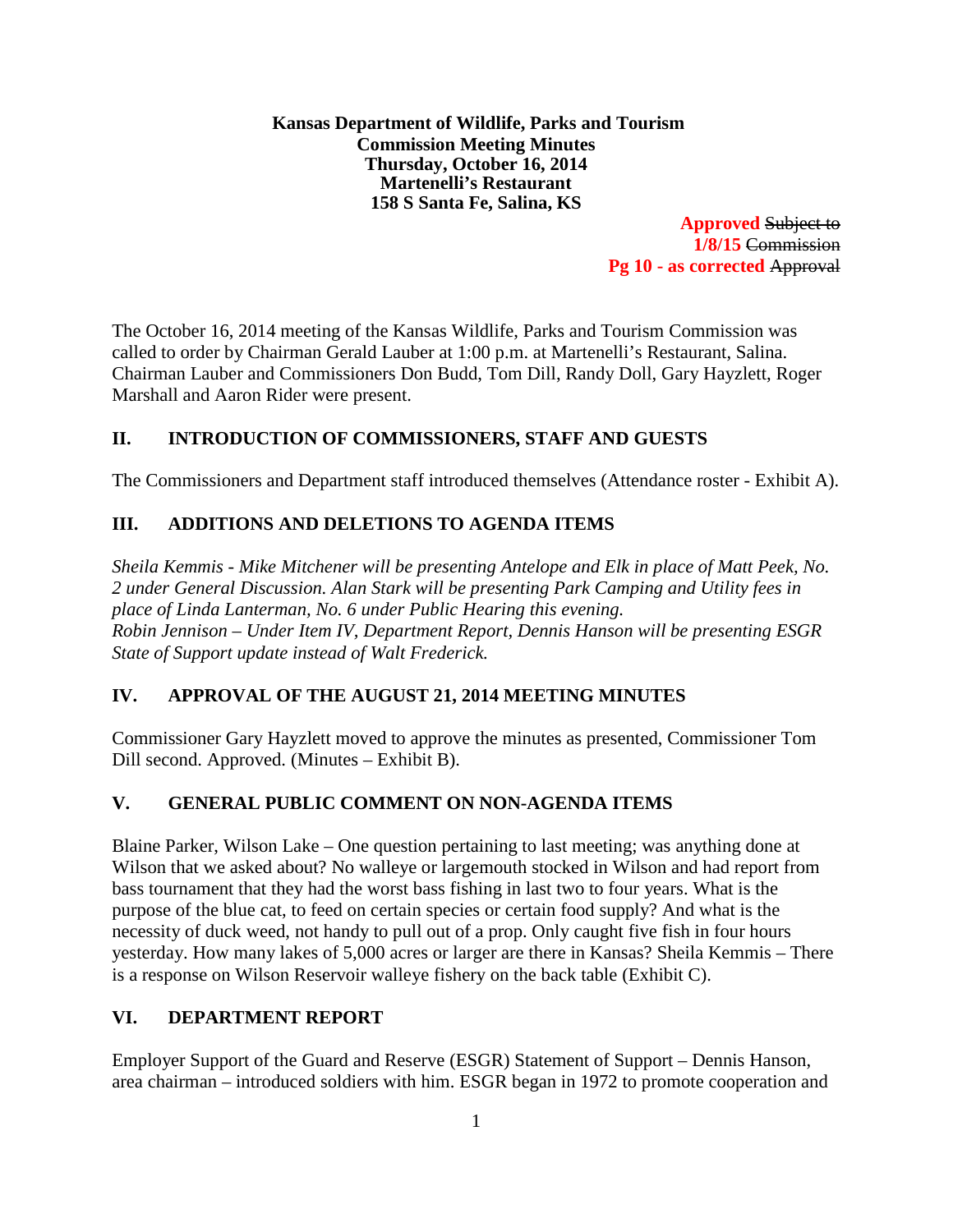understanding between employers and guard and reserve employees. Have to be sure when deployed to have all shots up to date. Service members have opportunity to recognize their employers. Chief (not signed in) – Reiterate what he said, have community and business status, not just one weekend a month any more. Try to help our communities and volunteer locally. Appreciate your support. Jennison – Before I sign this on behalf of the department, the National Guard is important to us. These folks may be called up at any point. It is a great honor to sign this on behalf of the department. The statement says "The Statement of Support Program is the cornerstone of ESGR's effort to gain and maintain employer support for the Guard and Reserve. The intent of the program is to increase employer support by encouraging employers to act as advocates for employee participation in the military. Supportive employers are critical to maintaining the strength and readiness of the nation's Guard and Reserve units. Here is what the certificate says: "We fully recognize, honor and enforce the Uniformed Services Employment and Reemployment Rights Act (USERRA). We will provide our managers and supervisors with the tools they need to effectively manage those employees who serve in the Guard and Reserve. We appreciate the values, leadership and unique skills service members bring to the workforce and will encourage opportunities to employ Guardsmen, Reservists, and Veterans. We will continually recognize and support our country's Service members and their families in peace, in crisis, and in war."

#### **A. Secretary's Remarks**

1. Agency and State Fiscal Status – Robin Jennison, Secretary, presented this update to the Commission (Exhibit D). The Park Fee Fund (PFF) continues to be really good news and I have highlighted pertinent parts of that. When we send in budget request we graph this; been 10 percent over projections, what is important is we are able to budget needed things, this year replaced some vehicles. Cabin Fee Fund (CFF), highlighted year-to-date, which is behind previous year; need to see what parks that is in, should be able to have report at next meeting. The last one is the Wildlife Fee Fund (WFF), a decrease from last year of \$3 million, down because of drought, but it looks like it is returning to normal.

2. 2015 Legislative Update – Chris Tymeson, chief legal counsel, presented this update to the Commission. Still a few months out, but we are working on the budget right now. Beginning a new two-year cycle, don't expect many changes in the House members and Senate is not up reelection at this time. Keeping track of issues through the year, will tweak a regulation on inherent authority of prosecutor to charge; also looking at alternative licenses other than paper, like phone or credit card you can swipe. Looking at two pieces of property in southeast Kansas and using Natural Resource Damage Assessment (NRDA) funding from strip mining, thinking of trying to exempt these from statutory requirements. Boater education date (born after), like hunter education, may come back. Got state fossil last year, may get state fish this year. Enhanced penalties for wildlife violators a couple of years ago on valuing animals, see if legislature would be willing to go back and revise so quickly. HSUS wants to add monkeys and wolves under dangerous regulated animals act. Chairman Lauber – What about primates? Tymeson – Non-human primates, also looking at wolves, started in 2005 or 2006 when tiger killed a girl getting her senior pictures.

#### **B. General Discussion**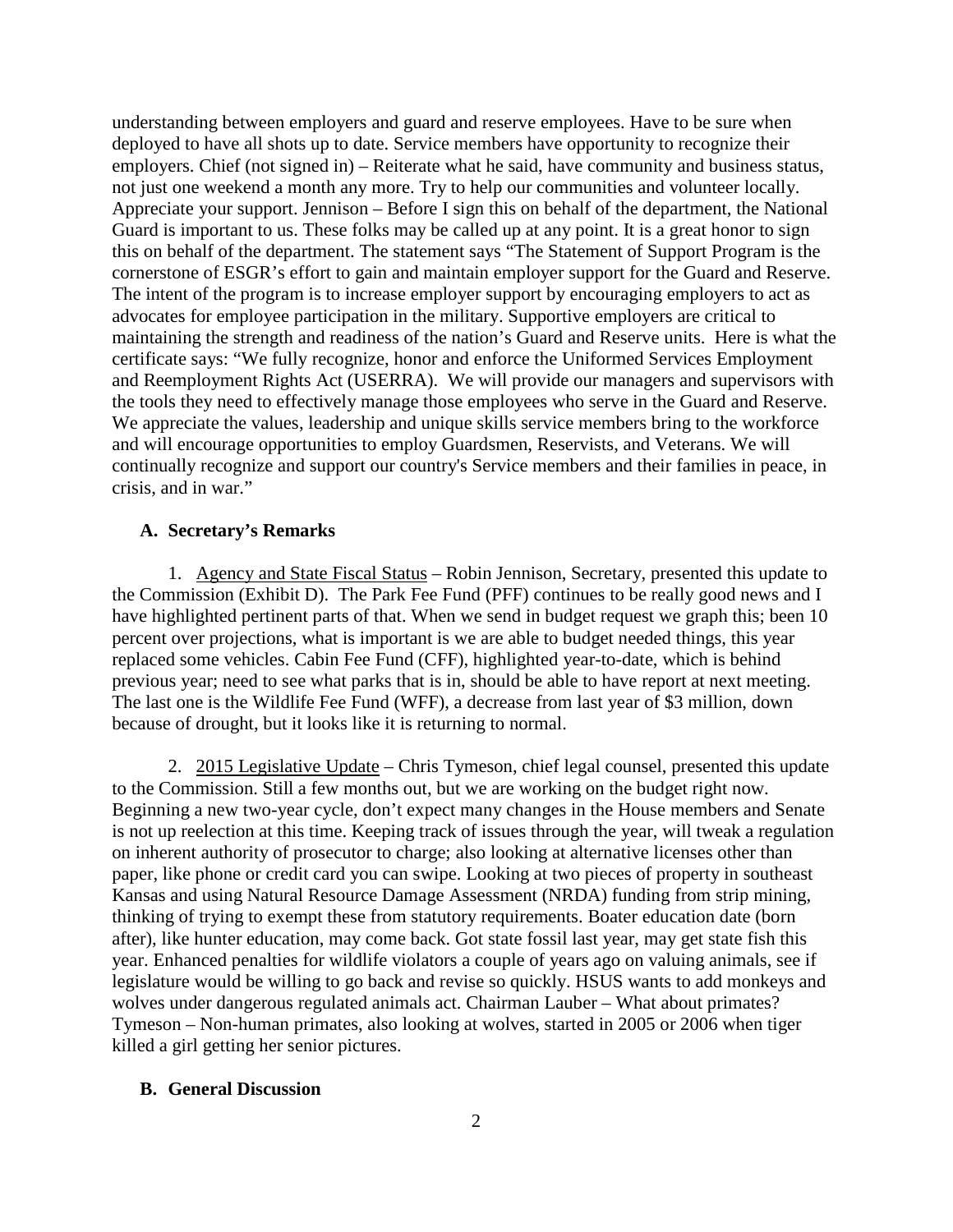1. Tourism Update – Linda Craghead, Asst. Secretary, presented this update to the Commission. Wrapped up 2014 tourism conference with around 200 in attendance in Manhattan last night. Did give Governor's Award to Country Stampede. Previewed economic impact report being conducted by East Coast company; looking positive. Had very successful opening at Sand Hills State Park; Ryan is here today. Busy couple of weeks and some more coming up. Volunteer Conference in Lawrence October 21 and October 22, looking at state parks. Conducting meetings along Flint Hills and Kansas River nature trails. On Friday next week hosting media event at Horsethief Reservoir, not one of our lakes, but a partner; to discuss hunting and forecast for waterfowl, pheasants and turkey. Chairman Lauber – Never found dissatisfied customer who has stayed in the cabins, may be economy or weather, just a trend. Craghead – In CFF, you can reserve cabins a year in advance, cash is realized at time of sale, not time of stay. There are always opportunities to enhance programs. Commissioner Dill – Are most of the cabins filled or full? Craghead – Have not had opportunity to look at each week, busy every weekend but open on the weekdays. Commissioner Rider – Hard to get a weekend booked, but encourage everyone to stay in one. Jennison – See opportunity, tourism conference on Tuesday, asked how many here for first time and there were about 50 people new; we had a study done in 1990s, biggest problem was perception of ourselves and this department has really gotten those opportunities out in front of people. Lot of progress made in last four years.

2. Antelope and Elk 25-Series Regulations – Mike Mitchener, wildlife section chief, presented this report to the Commission (Exhibit E). Here to talk about 115-25-7, antelope season. Western Kansas pronghorn antelope populations have supported a hunting season since 1974. The firearm pronghorn season has been four days long since 1990 and archery pronghorn season was nine days long from 1985 to 2004, also included the two weekends prior to the firearm season. Since 2005, the archery season has reopened on the Saturday following the firearm season and continued through the end of October. A muzzleloader season was initiated in 2001. It has begun immediately after the archery season and ran for eight days, the last four of which overlap with the firearm season. With the exception of annual adjustments in permit allocations, this regulation has basically been unchanged since 2006. The archery season doesn't conclude until the end of October, and it will take some time to collect and analyze this year's harvest data, but we don't anticipate any changes to season structure, bag limits, unit boundaries or permit types at this time.

Elk is 115-25-8; hunting on and around Fort Riley was initiated in 1990, and most of the hunting opportunity in the state occurs on the Fort. However, elk do exist on private lands, though unpredictably in most of the state, with most in southwest part of state. Elk also occur in the vicinity of Cimarron National Grasslands, but these elk are primarily found in neighboring states, and the Grasslands haven't been open to elk hunting since 1995, following several years of heavy harvest pressure. Since 1999, longer seasons and less restrictive permitting options have been authorized except near Fort Riley and the Grasslands. This framework is intended to allow for elk that may be causing crop damage or other conflicts on private land to be harvested, and for landowners to have the opportunity to maintain elk at desirable numbers on their own property while at the same time allowing the Fort Riley and Cimarron herds to be maintained. This regulation has basically been unchanged since 2011. The current season is ongoing and issues could arise, but at this time we do not anticipate any changes to season structure, bag limits, unit boundaries or permit types. Chairman Lauber – We have three elk units and allow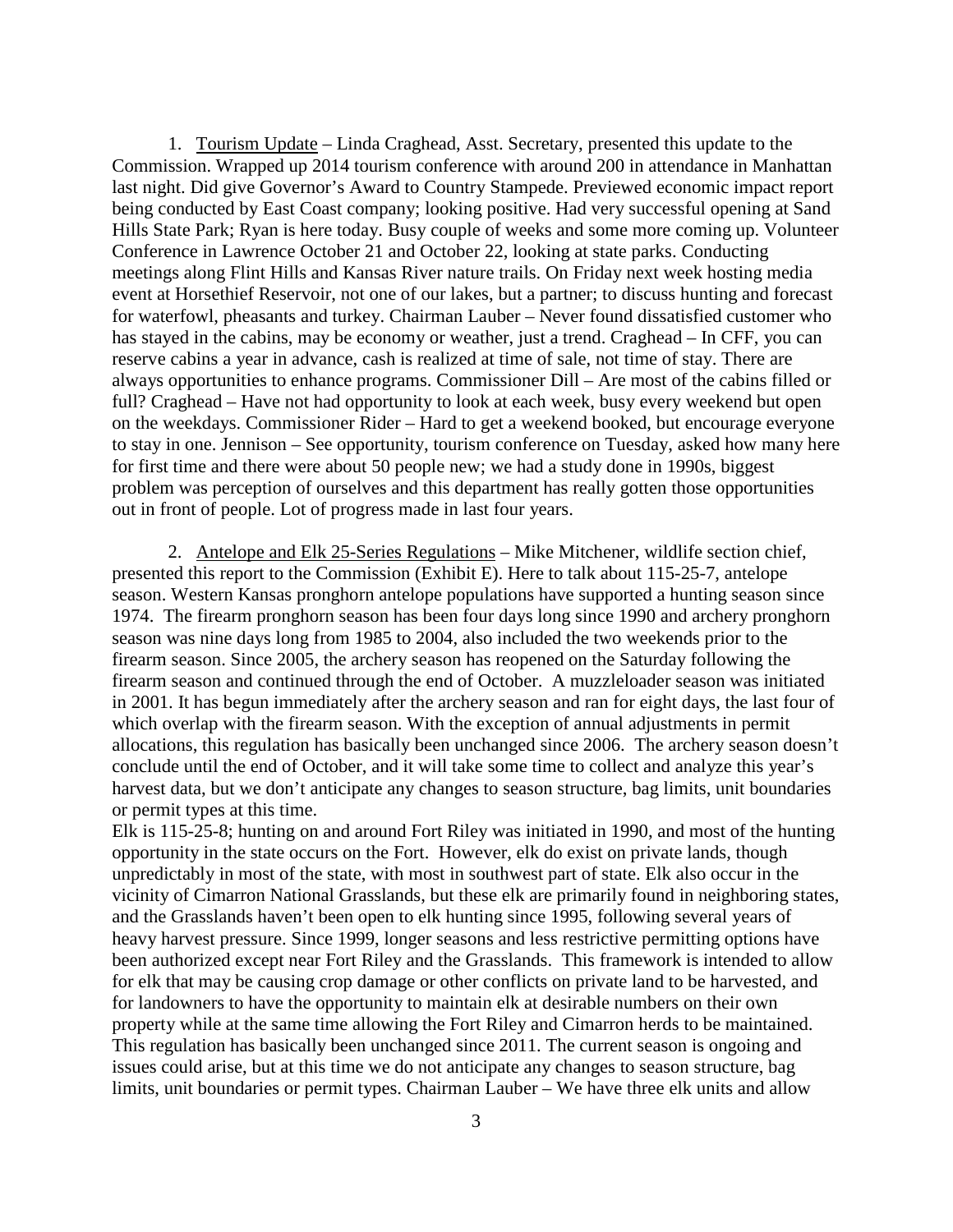hunting only in Unit 2 by draw; Unit 3 is over-the-counter; except hunt-your-own-land? Mitchener – Yes. Commissioner Budd – Want to figure out how to get one of these tags. Mitchener – In Unit 3, they are over-the-counter.

3. Big Game Permanent Regulations – Lloyd Fox, wildlife biologist, presented this report to the Commission (Exhibit F). Six permanent regulations dealing with deer; KAR 115-4- 2, 4-4, 4-6, 4-11, 4-13 and 4-15 and no action is proposed by the department on these regulations this year. Always ask for public input at this time of the year. Had changes in 4-4 in 2014 season. Commissioner Budd – Anything we haven't addressed? Fox – No requests have been made to the department for changes. We open these up each October and bring one or more back only if something needs to be done. They will remain as they are unless we change them. Commissioner Dill – Looked at use of private drones for taking of game? Fox – Discussed with law enforcement and it is already prohibited. Commissioner Rider – Is drawing in April, why so early, didn't it used to be later? Fox – Application period was in May, resident is still in July. Came from request from public to be able to know if they got a permit or not so they could check other states to hunt in. Blaine Parker – Possibility of buck tag, if don't get in first season, possible to get after first of year with that tag; if not, why not? Fox – When we issue deer permits these are opportunities to hunt, not necessarily to remove a deer from the heard. Factoring in season lengths and factor in success rate of about 50 percent; not issuing a 1,000 permits to allow 1,000 deer to be taken, supposing, under regular circumstances, harvest of around 450 to 500 deer. This deals more with the next regulation, 115-25-9. Looking for ways to back off on harvest, have been trying to bring numbers down to socially acceptable numbers, but we have reached that and looking at decreasing number of permits. Parker – Possibly consider for residents in the future. Fox – Expect to be going out for public meetings. Commissioner Rider – Do you have break down of population, people ask for that all of the time. Fox – Have estimates of deer by deer management units; we have indices we use, landowner opinions, hunter success, etc. to come up with those numbers. Peoples desires have not changed since 1965, some want none at all, some say not enough. We will bring back again in case something pops up, but no recommendations at this time.

4. Deer 25-Series Regulations – Lloyd Fox, wildlife biologist, presented this report to the Commission (Exhibit G). KAR 115-25-9 covers items statewide as well as seasons at two military areas, whereas 115-25-9a covers deer seasons at Fort Riley and has typically been used to address deer issues which developed during the legislative session. KAR 115-25-9a is reviewed through the same department and Commission review process starting in January and generally being completed in June. KAR 115-25-9 is an exempt regulation which must be reviewed and passed each year to establish the deer hunting season dates for the following year. We will vote on these at March meeting. Want to leave seasons as they were last year. Pre-rut two-day season will run out at the end of this year, have questions on harvest survey we will be sending out to 20,000 people, with a chance to eliminate or change that season. Not a popular season at this time. Corrections from briefing book, typo on Fort Leavenworth, last days should be December 19 to December 20, 2015. Since publishing on briefing book got additional information from Smokey Hill, start November 26 and run through November 29 and December 12 and 13. Looking at units where we might be cutting back on permit numbers or shorter antlerless season. By design bringing deer herd down, now looking at allowing the herd to grow back, has been stable or declining for years. Chairman Lauber – Pre-rut season, any political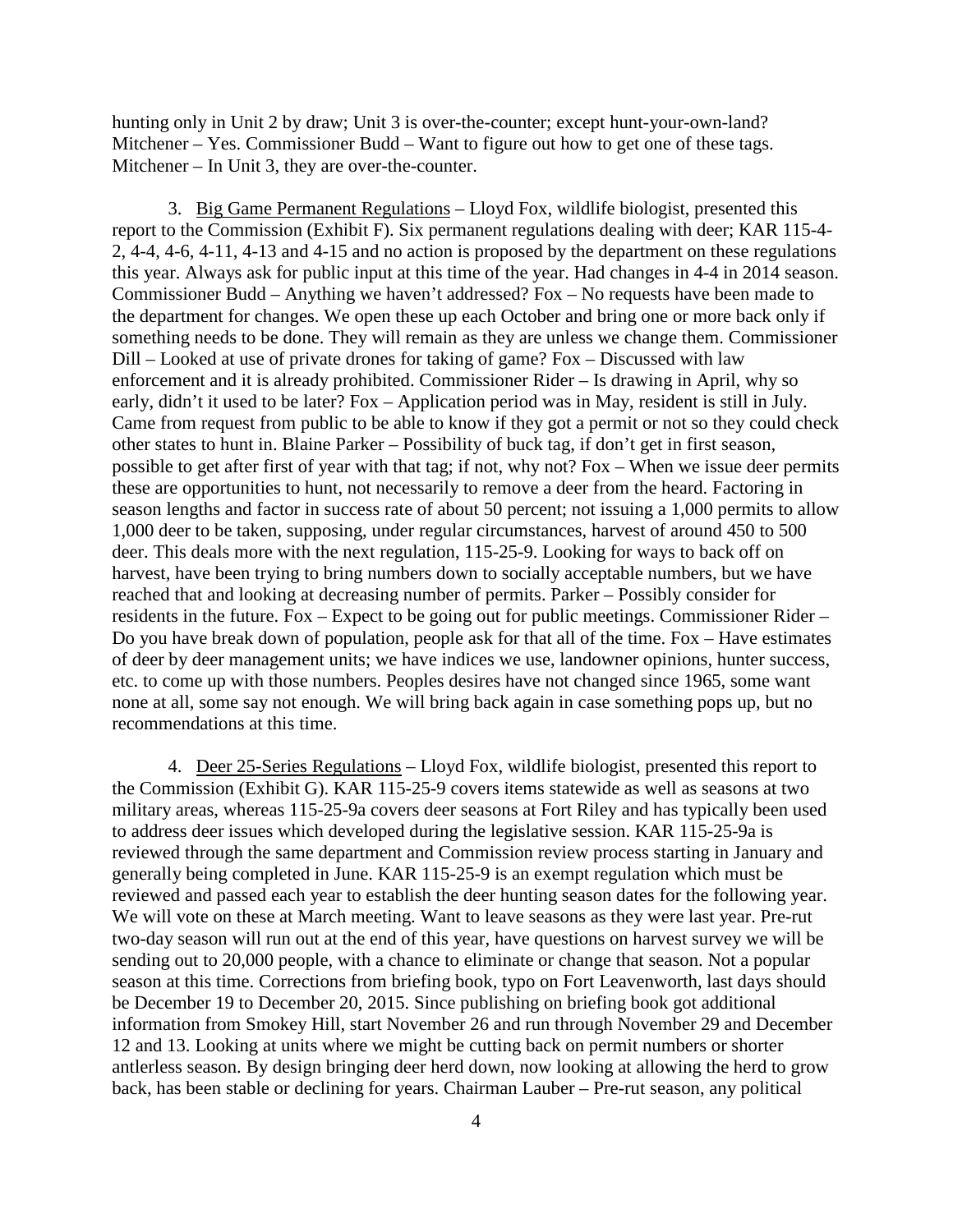benefit to keeping that open, not necessary, but no harvest impact? Fox – Was a social issue, not much research done on this; public acceptance has been very low, asked to look at this for two years and it is back in our court, whether we keep it, keep in some areas, or go to some other season. Chairman Lauber – Survey should show some information to decide on that. If you want to reduce numbers, eliminating extended season is better than number of permits we allow to take. Only half of hunters purchase a permit to take an additional antlerless deer. Number of permits has less effect than number of days. Chairman Lauber – Encouraging nonresidents to purchase doe tags have any effect? Fox – Came in last year with combo deer permit, required nonresidents to purchase antlerless permit at resident price and that did increase in deer harvest between 2012 and 2013; about 20,000 whitetail antlerless permits, don't take deer at as high of rate as residents. Chairman Lauber – One of better ways to allow the herd to rebuild. Fox – Reason we chose the nonresidents was because of leasing and adjacent landowners were complaining of abundance of deer coming on their land; encouraged them to take deer on those properties being leased. Chairman Lauber – Have you done any population spotlight surveys yet? Fox – Yes one in Region 2 the night before and one coming up in Region 1; seeing lots of fawns out there. Commissioner Budd – The pre-rut season, will you report to legislators who mandated that season? Fox – If they require it, but not unless they request it. Chris can provide that information to key individuals. Commissioner Budd – This starts with constituents going to their legislators.

Chairman Lauber introduced Mike Mitchener. Mitchener – After 37 years of service and 26 of those years as fish and wildlife division director Joe Kramer is going to retire – we brought some cookies. Congratulate Joe on his pending retirement.

#### *Break*

#### **C. Workshop Session**

1. KAR 115-7-2. Fishing; general provisions – Bryan Sowards, Fisheries Section, presented this report to the Commission (Exhibit H). Currently 115-7-2 states that anglers must have their name and address attached to trotlines, setlines, tip-ups, floatlines, and unattended fishing lines. Staff recommends that we amend to have the option of either putting their KDWPT number on the tag or their name and address; like we do with traps. Chairman Lauber – It makes a lot of sense.

2. KAR 115-30-1. Display of identification number and decal – Kevin Jones, Law Enforcement division director, presented this update to the Commission (Exhibit I). A request was made to address the problem of displaying registration decals on sailboards. Because the surface of the board is rough textured, allowing the operator to stand on the board without slipping, decals usually do not adhere to the board. The current regulation does require that, at minimum, the registration decal must be attached to the front half of the top of the sailboard. In order to address the problem of the decals not adhering properly, the recommendation is being made that in lieu of displaying the decal on the board, the operator may carry the registration decal on their person, like in a zip lock bag or something they can carry, while operating the sailboard. This allowance is currently being granted to operators of sailboards, but this change would establish in regulation that this allowance will be made. Because similar problems are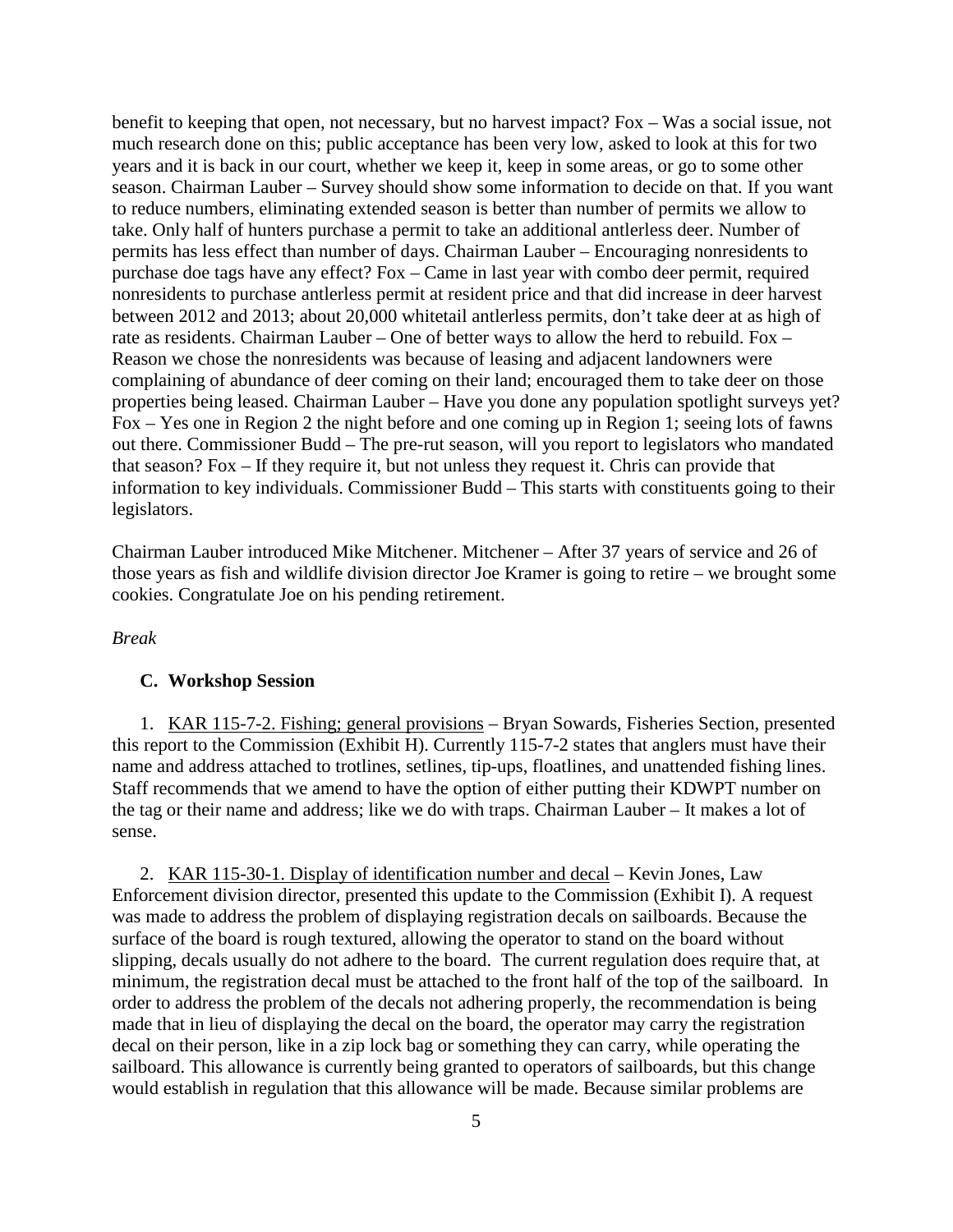seen with kiteboards, the recommendation is being made to include them, as well to be proactive. officer.

3. KAR 115-9-6. Vehicle permits; display – Alan Stark, Parks Division supervisor, presented this update to the Commission (Exhibit J). Regulation 115-9-6, display of vehicle permits. This amendment would delete the reference to second vehicle permits which was removed in 2012, and include direction that Park Passports shall be permanently affixed to the outside of the windshield on the lower corner of the driver's side of the vehicle. Because of the material of the passport permits issued by the Department of Motor Vehicles, they must be permanently affixed to the outside of the vehicle windshield. This proposal brings this regulation in line with the state park motor vehicle permits available to the public. Park tag in two instances was scraped up in ice, and we issued a duplicate. Chairman Lauber – What is the fee for a duplicate? Stark - \$10.50, duplicates have to come from us not the Tag Office.

Chairman Lauber – Have Bob Roberts describe the issue and problem as you see it. Bob Roberts – Last year this came up regarding Milford Reservoir and it was brought up to me about Glen Elder. That is the right to fish around private docks and docks around the Marina. Last year they posted a sign that said it was a private cove. Tymeson – Not a new issue, we have discussed this in the past. Roberts – What are the rights of an angler in or around docks? Are all contracts the same with Marina's? Tymeson – Many of the contracts are not crystal clear on restricting traffic or have definite boundaries; these were done before Amy and I came on board. Looked at Milford contract on the way over here, doesn't say they can restrict, but a case-by-case basis. Chairman Lauber – Not all leases are with us either. Tymeson – Some with us, but with Corps approval too. Chairman Lauber – Tendency of Marina operator to extend his yard and boundary, expect every lease is different. How do you define premises? One definition is physical personal property and slip which is open rentable area. Don't expect everyone to go around making citizens arrests. What does the angler do, consult with ranger or park manager? Tymeson – That would be my recommendation, we discourage confrontation. Chairman Lauber – Someone will have to make decision on Milford at some point. Roberts – Some anglers at Milford were threatened, no conservation officer (CO) was called, but friends of his had one called on him; a waste of manpower hours when CO has to come down and tell them it is okay to fish there. Chairman Lauber – Familiar with this, want to encourage Marina operators, but they are protective of their turf. Roberts – These guys do have an investment and these anglers are not interested in going on the dock, but want to crappie fish under the dock, is that still public water? Some signs say no fishing within 50 feet, do they have the right to post something that is not true? Commissioner Budd – On a case-by-case basis. Roberts - I have had one confrontation with a Marina operator at Glen Elder. Chairman Lauber – There is a specific case that is ongoing. Roberts – Clarify rights of Marina operator in marina area. Chairman Lauber – Don't think there is a standard, have to be done on each body of water. He controls access of docks and his improvements. Roberts – Why can't you standardize that? Chairman Lauber – Lease may be in effect for 25 years or so, so can't change it now. Commissioner Budd – Are you dealing with friend's issue at Milford? Tymeson – Lease is not clear, I believe you can't fish under those docks or in a slip. Chairman Lauber – Water inside the slip can be construed as his. Roberts – How is angler supposed to know? Commissioner Budd – Kevin, what are your guys going to do if they catch someone there? Jones – Look at boundary line, look at public water in streams, if dock area is reserved to Marina owner, it is under his control, access and use within the boundary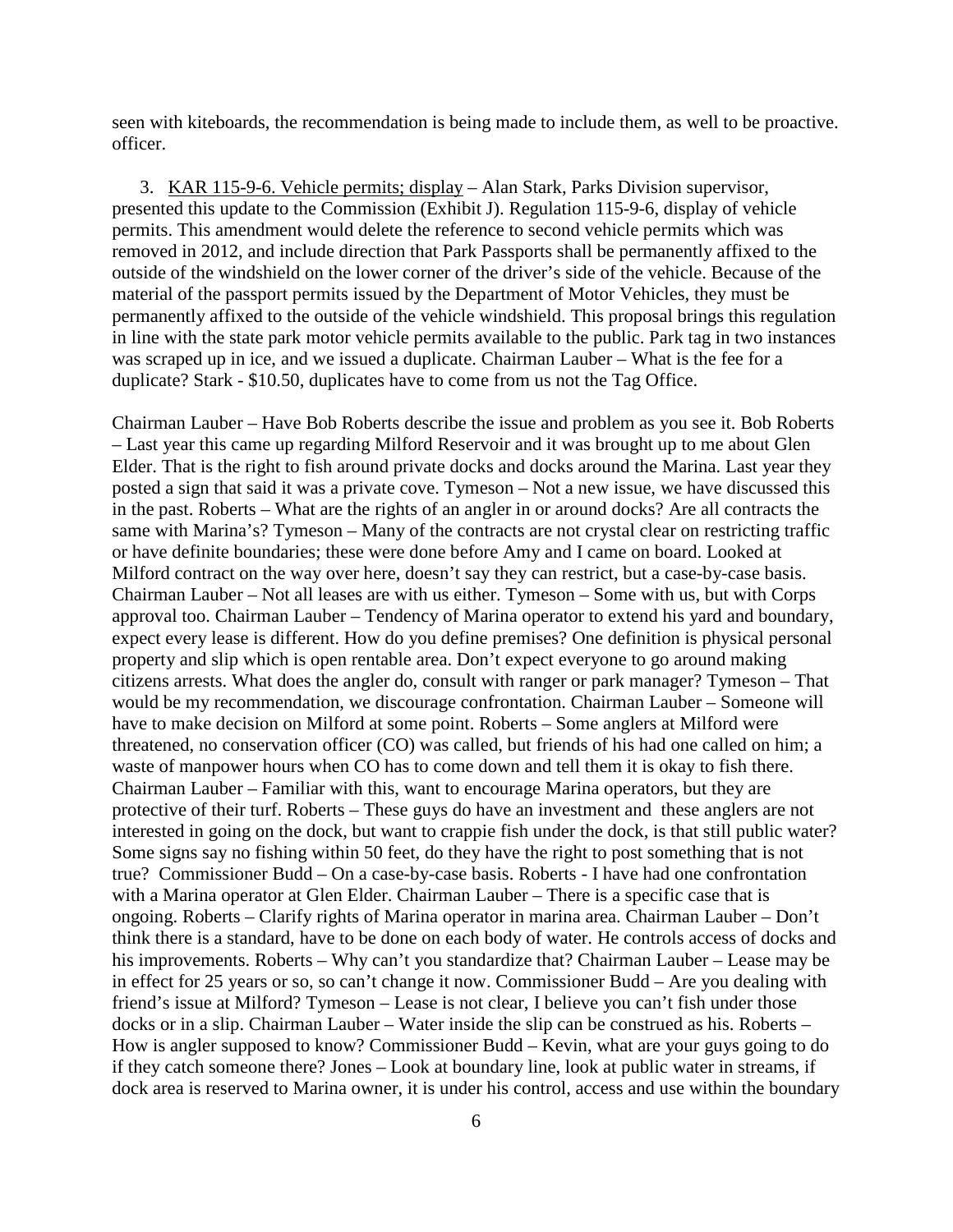is given to that individual; from edge of slip inward would be in control of Marina operator, outside that would be public water. Commissioner Budd – You have interpretation from legal staff and head of law enforcement; not better to be right, but comply. Roberts – Is there a general rule you can follow; define what marina operator has control over? Tymeson – Many of these leases predate me and I have been here 15 years. My opinion is not making you happy or marina operator either. This issue has come up four or five times in different locations. Want us to solve an issue that is fairly infrequent and I am telling you what we can do in this scenario. Commissioner Budd – Can you bring back a list of how many leases there are with Marina operators? Tymeson – I don't have that information, I imagine Linda has park information, but we have no information from Corps. Chairman Lauber – Need to deal with this on case-by-case basis. Talk to conservation officer and have him help deal with it and we will try to respond rather than a rule of thumb that would be subject to different interpretations. Commissioner Budd – We may have a lot of contracts that have a long time before expiring. Chairman Lauber - Don't think Commission can take any action on this. At this point, make contact to defuse this situation. Roberts – Advise marina operators to not post 50 feet barrier when it is not true. What does angler do? Commissioner Rider – Can we post in regulations/brochures for each lake? You want us to put up a sign or what? Chairman Lauber – Do on a case-by-case basis and contact the marina operator. Don't want rules and regulations that are not consistent; decide at later date if it becomes more prevalent. Roberts – Seasonal problem that comes up in fall or early spring. Seems like minor problem, but some marina operators can get pretty nasty.

Commissioner Marshall – Received call about wearing orange during dove season. Good idea or not? Tymeson – Required for elk and deer hunters, not for antelope or upland bird hunters but is recommended. Have not required blaze orange, in some scenarios. I have been involved in some International hunter education council discussions on whether species can see the orange or not. Most accidents are due to swinging on game, six last year. Muzzleloader is required during muzzleloader season. Commissioner Rider – One gentleman was muzzleloader hunting and other people were dove hunting on same public area, he was wearing blaze orange and he did not see them because they were not. Tymeson – Have several overlapping seasons, important to know what lies beyond your target.

**VII. RECESS AT 3:05 p.m**.

## **VIII. RECONVENE AT 6:30 p.m.**

## **IX. RE-INTRODUCTION OF COMMISSIONERS AND GUESTS**

**XI. DEPARTMENT REPORT**

## **X. GENERAL PUBLIC COMMENT ON NON-AGENDA ITEMS**

*None*

### **XI. DEPARTMENT REPORT**

Chairman Lauber - Joe Kramer is retiring in five weeks; thanked him for his service and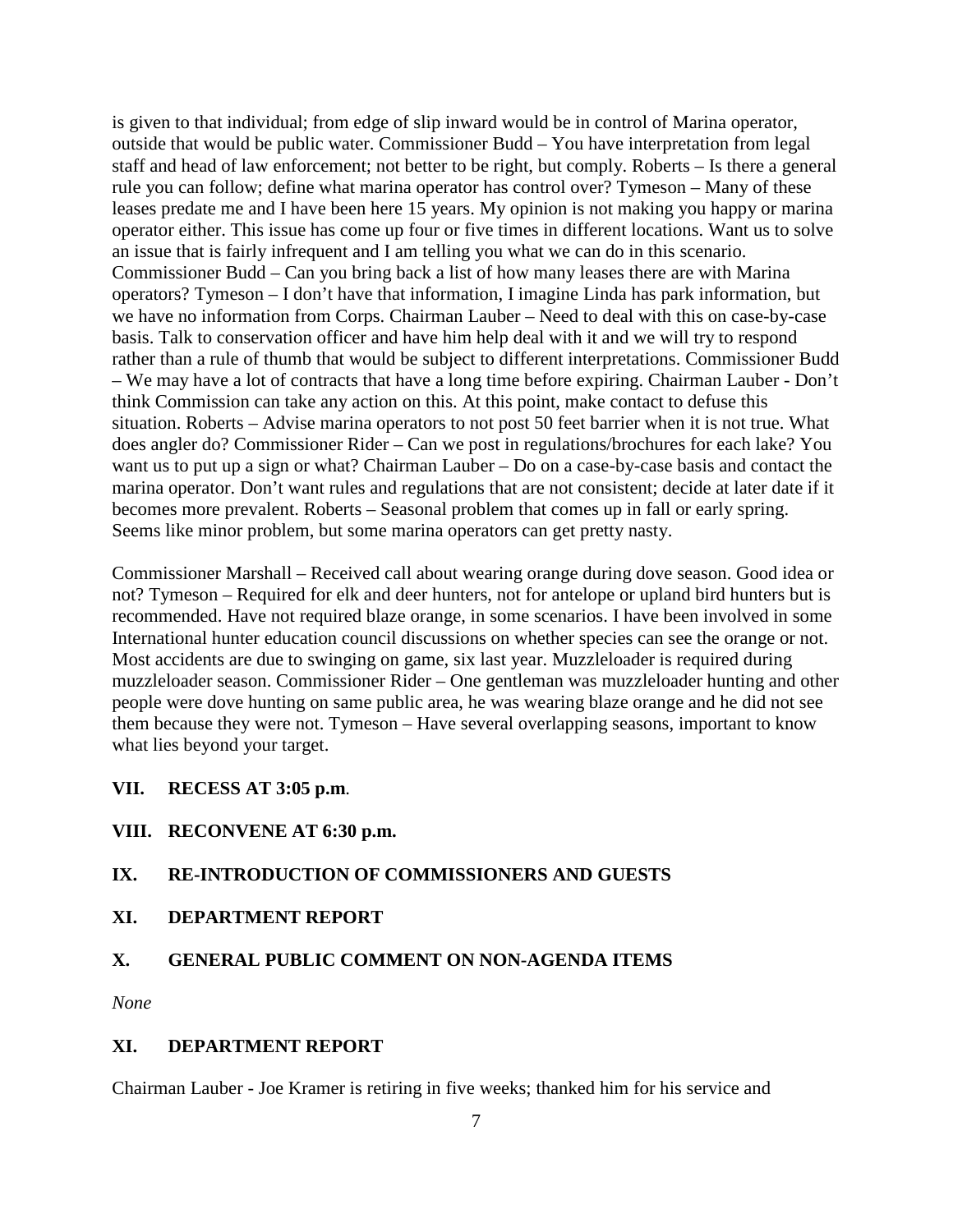welcomed him back in to visit sometime.

### **D. Public Hearing**

*Notice and Submission Forms; Kansas Legislative Research Letter and Attorney General Letter (Exhibit K).*

1. KAR 115-18-21. This regulation shall be revoked on and after January 1, 2015 – floatline fishing. – Bryan Sowards, Fisheries Section, presented this report to the Commission (Exhibit L). Revoke 115-18-21 that requires floatline fishing permit, a no cost permit that was added to six trial locations so we could survey permittees to determine what impact they might be having on the resource; we had expanded to 12 lakes and no longer see a need to survey the floatline users so would like to remove the requirement to possess a permit. There are still certain waters you can use a floatline on, but no permit will be required.

### **Commissioner Gary Hayzlett moved to approve KAR 115-18-21 before the Commission. Commissioner Tom Dill second.**

**The roll call vote on KAR 115-18-21 to revoke was as follows (Exhibit M):**

| <b>Commissioner Budd</b>     | <b>Yes</b> |
|------------------------------|------------|
| <b>Commissioner Dill</b>     | Yes        |
| <b>Commissioner Doll</b>     | Yes        |
| <b>Commissioner Hayzlett</b> | Yes        |
| <b>Commissioner Marshall</b> | Yes        |
| <b>Commissioner Rider</b>    | Yes        |
| <b>Commissioner Lauber</b>   | Yes        |

#### **The motion as presented on KAR 115-18-21 passed 7-0.**

2. KAR 115-2-1. Amount of fees – floatline fishing – Bryan Sowards, Fisheries Section, presented this report to the Commission (Exhibit N). Since we have revoked 115-18-21, the floatline fishing permit, we need to delete the cost reference from this regulation. Michael Pearce – Is only change to the floatline permit fee? Tymeson – Yes.

### **Commissioner Tom Dill moved to approve KAR 115-2-1 before the Commission. Commissioner Roger Marshall second.**

| The roll call vote on KAR 115-2-1 as recommended was as follows (Exhibit O): |            |  |
|------------------------------------------------------------------------------|------------|--|
| <b>Commissioner Budd</b>                                                     | <b>Yes</b> |  |
| <b>Commissioner Dill</b>                                                     | Yes        |  |
| <b>Commissioner Doll</b>                                                     | <b>Yes</b> |  |
| <b>Commissioner Hayzlett</b>                                                 | <b>Yes</b> |  |
| <b>Commissioner Marshall</b>                                                 | <b>Yes</b> |  |
| <b>Commissioner Rider</b>                                                    | <b>Yes</b> |  |
| <b>Commissioner Lauber</b>                                                   | Yes        |  |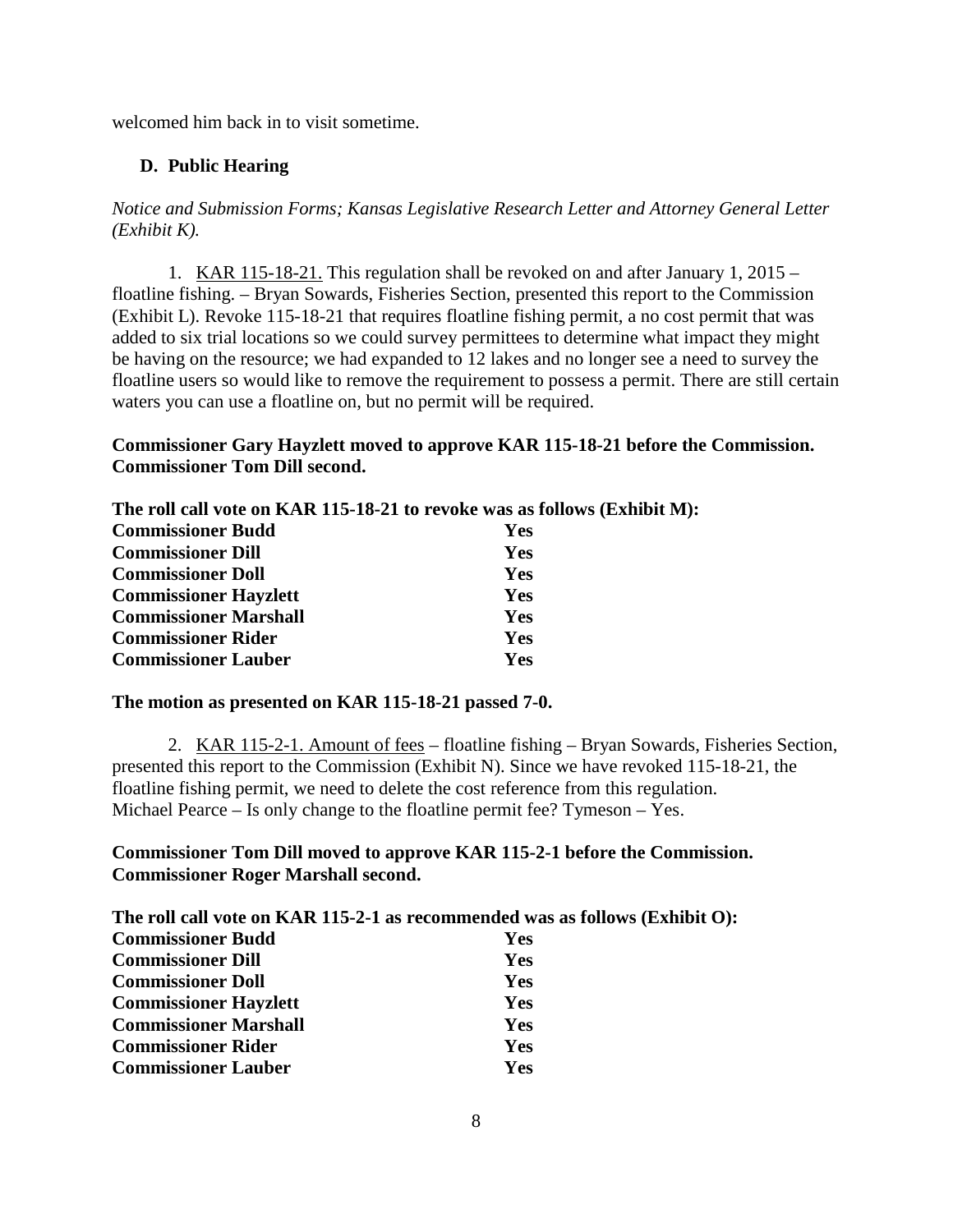#### **The motion as presented on KAR 115-2-1 passed 7-0.**

3. KAR 115-7-3. Fish; taking and use of baitfish or minnows – Bryan Sowards, Fisheries Section, presented this report to the Commission (Exhibit P). Have been asked to change cast net, from 3/8- to ½-inch mesh; still have to release sport fish.

### **Commissioner Roger Marshall moved to approve KAR 115-7-3 before the Commission. Commissioner Tom Dill second.**

| The roll call vote on KAR 115-7-3 as recommended was as follows (Exhibit Q): |  |  |  |
|------------------------------------------------------------------------------|--|--|--|
|------------------------------------------------------------------------------|--|--|--|

| <b>Commissioner Budd</b>     | <b>Yes</b> |
|------------------------------|------------|
| <b>Commissioner Dill</b>     | Yes        |
| <b>Commissioner Doll</b>     | Yes        |
| <b>Commissioner Hayzlett</b> | Yes        |
| <b>Commissioner Marshall</b> | Yes        |
| <b>Commissioner Rider</b>    | Yes        |
| <b>Commissioner Lauber</b>   | Yes        |

#### **The motion as presented on KAR 115-7-3 passed 7-0.**

4. KAR 115-25-14. Fishing; creel limit, size limit, possession limit, and open season – Bryan Sowards, Fisheries Section, presented this report to the Commission (Exhibit R). Changes include a new trout stocking location: Father Padilla Pond at Herington will be added to the list of Type 2 waters, which means you need the permit if fishing for trout. Glen Elder and Lovewell, add 35-inch minimum length limit on blue catfish, it takes eight years to reach sexual maturity so after natural reproduction will be more liberal. Coffey County Lake, managers of Wolf Creek want to change to five-day creel limit on blue catfish. These changes are on the reference document.

#### **Commissioner Don Budd moved to approve KAR 115-25-14 before the Commission. Commissioner Gary Hayzlett second.**

|                              | The roll call vote on KAR 115-25-14 as recommended was as follows (Exhibit S): |
|------------------------------|--------------------------------------------------------------------------------|
| <b>Commissioner Budd</b>     | <b>Yes</b>                                                                     |
| <b>Commissioner Dill</b>     | Yes                                                                            |
| <b>Commissioner Doll</b>     | <b>Yes</b>                                                                     |
| <b>Commissioner Hayzlett</b> | Yes                                                                            |
| <b>Commissioner Marshall</b> | <b>Yes</b>                                                                     |
| <b>Commissioner Rider</b>    | Yes                                                                            |
| <b>Commissioner Lauber</b>   | Yes                                                                            |

#### **The motion as presented on KAR 115-25-14 passed 7-0.**

5. KAR 115-7-10. Fishing; special provisions – Bryan Sowards, Fisheries Section, presented this report to the Commission (Exhibit T). Updated Kansas designated aquatic nuisance waters table reference document as of July 24, 2014; added Arkansas River from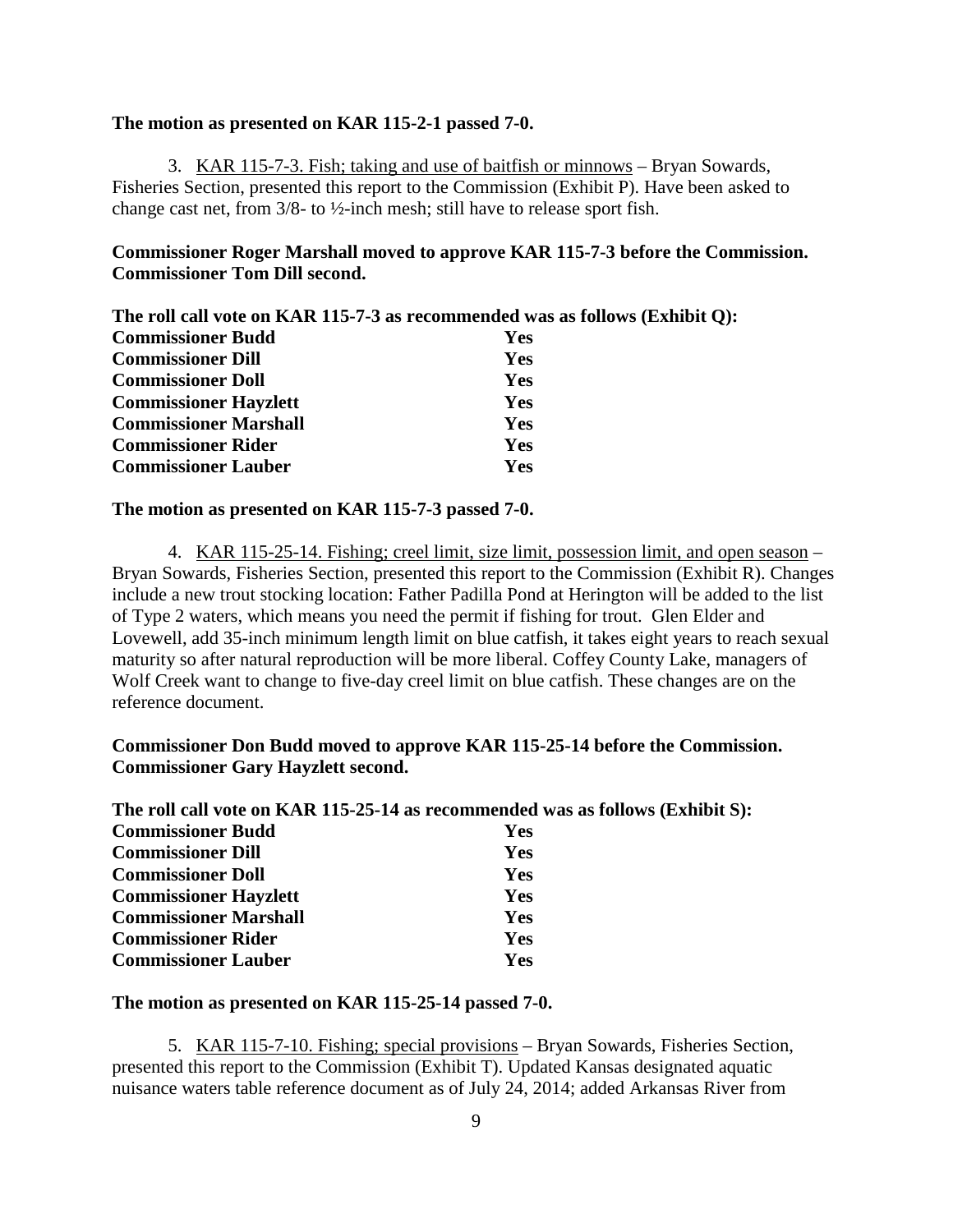Lincoln Street dam to Oklahoma state line for white perch; Clinton and Glen Elder reservoirs and Lake Shawnee and Lake Wabaunsee for zebra mussels.

### **Commissioner Randy Doll moved to approve KAR 115-7-10 before the Commission. Commissioner Tom Dill second.**

|                              | The roll call vote on KAR 115-7-10 as recommended was as follows (Exhibit U): |
|------------------------------|-------------------------------------------------------------------------------|
| <b>Commissioner Budd</b>     | <b>Yes</b>                                                                    |
| <b>Commissioner Dill</b>     | <b>Yes</b>                                                                    |
| <b>Commissioner Doll</b>     | <b>Yes</b>                                                                    |
| <b>Commissioner Hayzlett</b> | <b>Yes</b>                                                                    |
| <b>Commissioner Marshall</b> | <b>Yes</b>                                                                    |
| <b>Commissioner Rider</b>    | Yes                                                                           |
| <b>Commissioner Lauber</b>   | Yes                                                                           |
|                              |                                                                               |

#### **The motion as presented on KAR 115-7-10 passed 7-0.**

6. KAR 115-2-3. Camping, utility, and other fees – Linda Lanterman, Parks Division director Alan Stark, Regional Supervisor, presented this update to the Commission (Exhibit V). In anticipation of the completion of Sand Hills State Park, we have only 64 campground sites and we are looking at the higher rate which would be the same as El Dorado, Milford, and Tuttle Creek State Parks; would need annual camping permit, plus \$332 \$311.50 for one utility, \$392 \$371.50 for two, and \$432 \$431.50 for three.

### **Commissioner Gary Hayzlett moved to approve KAR 115-2-3 before the Commission. Commissioner Tom Dill second.**

| The roll call vote on KAR 115-2-3 as recommended was as follows (Exhibit W): |
|------------------------------------------------------------------------------|
| <b>Yes</b>                                                                   |
| <b>Yes</b>                                                                   |
| <b>Yes</b>                                                                   |
| <b>Yes</b>                                                                   |
| <b>Yes</b>                                                                   |
| <b>Yes</b>                                                                   |
| Yes                                                                          |
|                                                                              |

**The motion as presented on KAR 115-2-3 passed 7-0.**

7. KAR 115-15-1. Threatened and endangered species; general provisions – Ed Miller, wildlife biologist, presented this report to the Commission (Exhibit X). Recap, started April 2013 and began five-year review and asked for petitions; July 2013 T&E task committee looked over petitions; September 2013, met and decided which warranted review; January 2014 I presented at Commission meeting and further review by professionals; March showed ten species; April held meetings and workshopped in Wichita at Commission meeting; recommendations in May; updated Secretary in June, published and started 90-day comment period; updated in August meeting; and now here at public hearing. My part was to look at biology and science to delist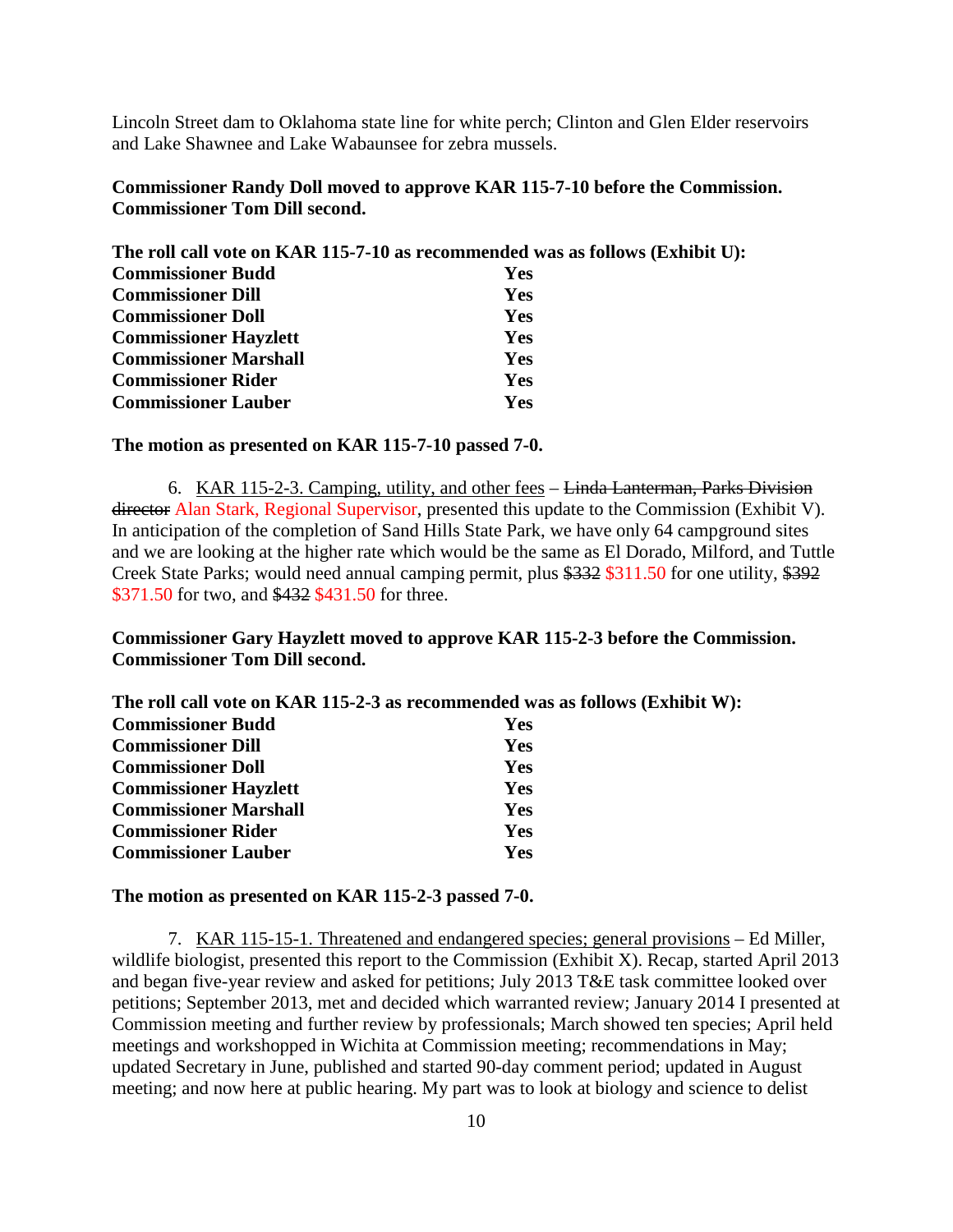species; ten we looked at, a couple birds no longer viable and asked to come off the list, one salamander no longer in Kansas; two fish moved from threatened to SINC, three herpes, enough evidence to move from threatened to SINC; redbelly snake recommended stay at threatened. One other one, we recommended adding the Northern long-eared bat as SINC, USFWS is making an announcement in April whether threatened or endangered. Six scientists on task committee (Bill Busby, Kansas Biological Survey; Mark Eberle, Fort Hays State University; Elmer Finck, Fort Hays State University (who is here today); David Haukos, Kansas State University; Jason Goeckler, KDWPT; and Dan Mulhern, USFWS). T&E task committee right on in the science, looked at a lot of studies and did not see enough evidence to move redbelly snake from threatened to SINC, did recommend moving smooth earth snake to SINC. Science is not a debatable point, on keeping redbelly snake threatened; purview of committee is not to look at any other factors than the science that is up to the Secretary. Could be pending or future actions, not far from threshold of SINC species, however that discretion is up to the Secretary. Back in 1996, our Nongame and Endangered Species Act went under reform, one part says the Secretary shall make determination by best scientific, commercial and other data available (socioeconomic data, which some people may call political). The Secretary shall take into considerations about to be carried out by other entities; so there can be other factors that can be brought into play. There are some nomenclature changes also.

Chairman Lauber – Voting on list as presented by Secretary Jennison which follows T&E task committee recommendation except for redbelly snake. A vote in favor moves redbelly snake from threatened to SINC. Jennison – Handouts - refresher, my comments at Pittsburg and congress testimony on prairie chickens that is applicable to this (Exhibit Y). Redbelly was listed before 1997, but adapted plan to cover socio-economic factors. Not saying snake is not deserving of concern. Received many comments pro and con. My response is based in politics, but not expediency, but for social growth. Appreciate Ed and the work the task force has done. Everybody in this room has concern for conservation resources. In reading press that has been written, Facebook posts; but legislature has not been without some merit, heard from their constituents and local units of government. Talked about legislation in Pittsburg that would have gotten rid of Nongame and Endangered Species Act and would have put Chris and the rest of our team at a disadvantage where we needed regulatory authority. Not just to keep them from listing redbelly snake, look at how we best address this without getting so far out in front of society that affects how this agency does its job. Commissioner Doll – Voting on 115-15-1 and everything that has the line through it means it is going to be delisted? Tymeson – Delisted or downlisted. Commissioner Doll – Do we vote on all of it or split it out? Tymeson – All together, but can make an amendment. Commissioner Budd – This is five-year review so five years before we do this again? Tymeson – Not necessarily, can review in between if petitioned. Commissioner Budd – How was that bill brought up? Jennison – Look at how we were handling  $T&E$ . Tymeson – First year, only list federally listed species and last year only two species by name and also there was a bill to repeal the act. The legislature has been involved. Commissioner Marshall – I would like to move forward with the rest and make amendment to remove redbelly snake from this issue. Tymeson – Discuss first then make amendment. Sorensen – Need motion first. **Commissioner Marshall – Make motion to approve, Tom Dill second. Commissioner Marshall – Propose amendment to go forth except redbelly snake. Tymeson – Adopt motion without redbelly snake then make another regulation on only the redbelly snake? Not sure we can do that procedurally.** Chairman Lauber – No issues on anything except redbelly snake (asked audience). *Discussion on parliamentary procedure.* Chairman Lauber –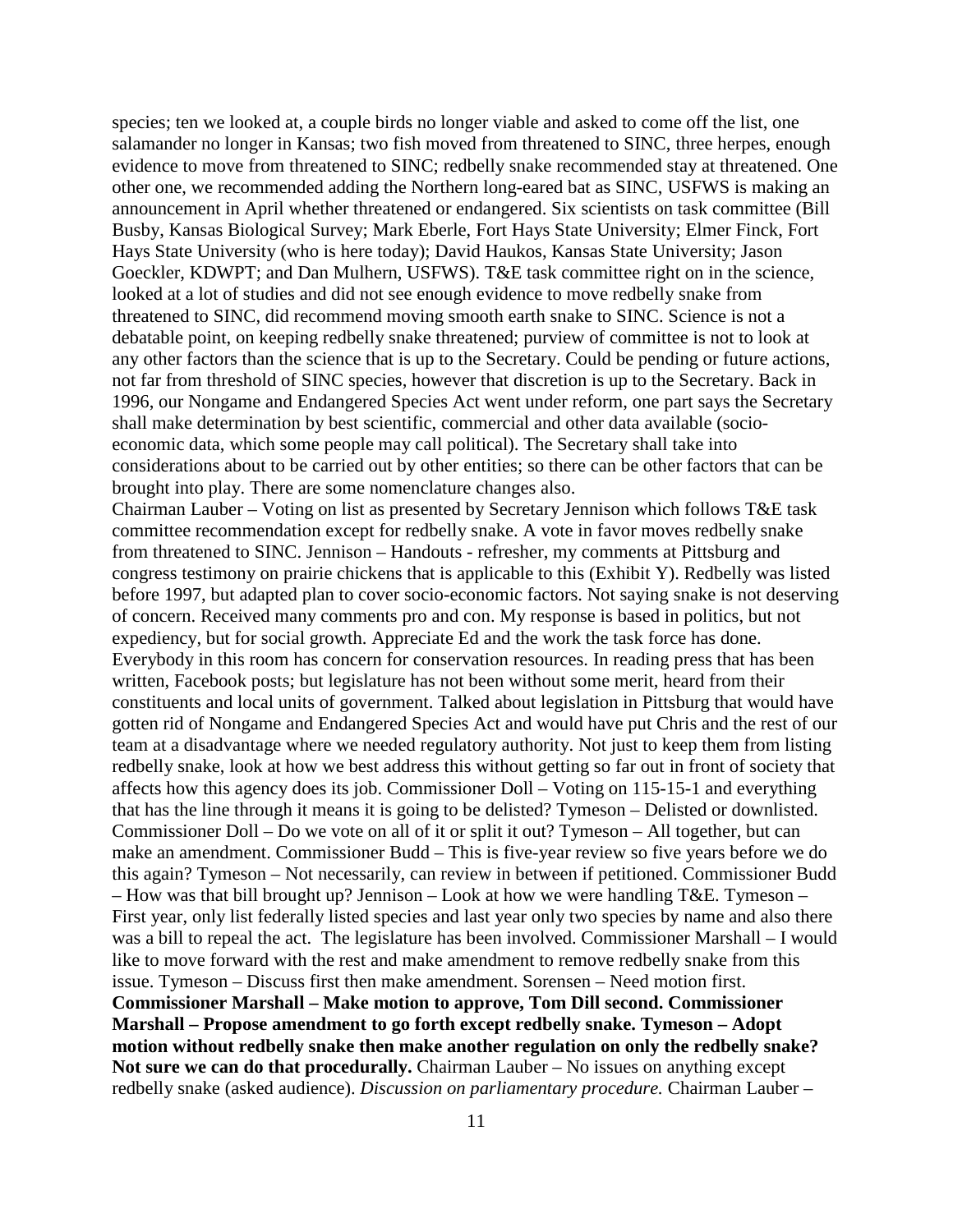Get down to yes we are going to support recommendation or vote down recommendation. **Commissioner Marshall – I withdraw to motion and amendment, Commissioner Dill second to withdraw.** Commissioner Doll – What other legislation would we move on? Tymeson – We have 115-15-1, motion, discussion and vote; and then 115-15-2. Commissioner Budd – Two outcomes, T&E task force recommendation to keep as threatened, or Secretary's recommendation to delist to SINC. Chairman Lauber – Discussion on procedure. Chairman Lauber – Give everyone a chance to speak, try to keep it from being repetitive. Tim Fobes – Environmental consultant, represent Johnson County wastewater and City of Olathe, (provided comments beforehand - Exhibit Z). Comments on science, my experience in surveying amphibians and reptiles, this snake and critical habitat, conservation and mitigation. When I put petition together I looked at data and map is a summary of where the species was before 1979 and where it is today. The distribution map shows we have recorded more known sites of redbelly snake; may be places it no longer exists. Places where critical habitat is and no records of snakes in Johnson County. Latest science is old growth oak hickory forest species. Comments from Travis Taggart, said snake could be found; common in Missouri. Experts say northeast Kansas critical habitat loss is why species is disappearing. Don't know how much habitat loss and what baseline is. There are 1.1 million acres of oak hickory forest, no data county by county, but seven critical habitat counties. Could there be more populations out there? It is possible, heard they are secretive; email provided in May 2014, copied on Travis Taggart's email, he was an Ad Hoc advisor to the committee and he support delisting. Taggart says more secretive not rare. One of things I noticed in reviewing research is they use different methods of trapping, cover boards; pros and cons to doing that; to start answering the questions of rarity versus secretiveness; maybe need alternative research methods. Critical habitat and mitigation is crux of the matter for permittees; when it impacts oak hickory forest, don't know if species is there or not, don't allow presence or absence surveys before going forward on mitigation; sometimes pay upwards of \$1 million for something that may or may not be there. We support Secretary's recommendation to move to SINC. Commissioner Budd – You did work for MO Dept of Conservation, map is on eastern line of Kansas, is it endangered in Missouri? Fobes – No, more forest in Missouri. Michael Pearce – No records of redbelly snakes in Johnson County? Fobes – Not based on information available to us. Commissioner Marshall – Are 1.1 million acres privately owned? Fobes – I can't tell you, land is 95 percent privately owned in Kansas. How many in Missouri? Fobes – In capturing not high relative abundance, research shows most common species over five year period. No way to know how many for sure, like deer. A way to look at things when can't count them. Over five year period I caught 100 over three different counties in Missouri. Commissioner Dill – Better way to do this survey? Fobes – Grift traps, etc. Commissioner Dill – Will we continue requirements for mitigation and further development? Chairman Lauber – From scientific standpoint, it is abundant and not threatened with exception to Kansas. Miller – NatureServe.org has rankings for the redbelly snake which includes a global ranking plus a state ranking for each state in the U.S. The global ranking is G5 (which means it is "Secure" rangewide). The state ranking for Kansas is S2 (which translates to "Imperiled" in Kansas).

Fobes – My company is representing Johnson County wastewater.

Felix Revello, representing KS Sierra Club, from Larned (Exhibits AA, BB) – Opposition to delisting redbelly snake. Habitat needs, learned from Kansas Biological Survey, apologize for inaccuracies I might state. In Kansas, not Missouri, if it is threatened or endangered than we are to offer high degree of protection. Snakes in old growth oak hickory forests, some indication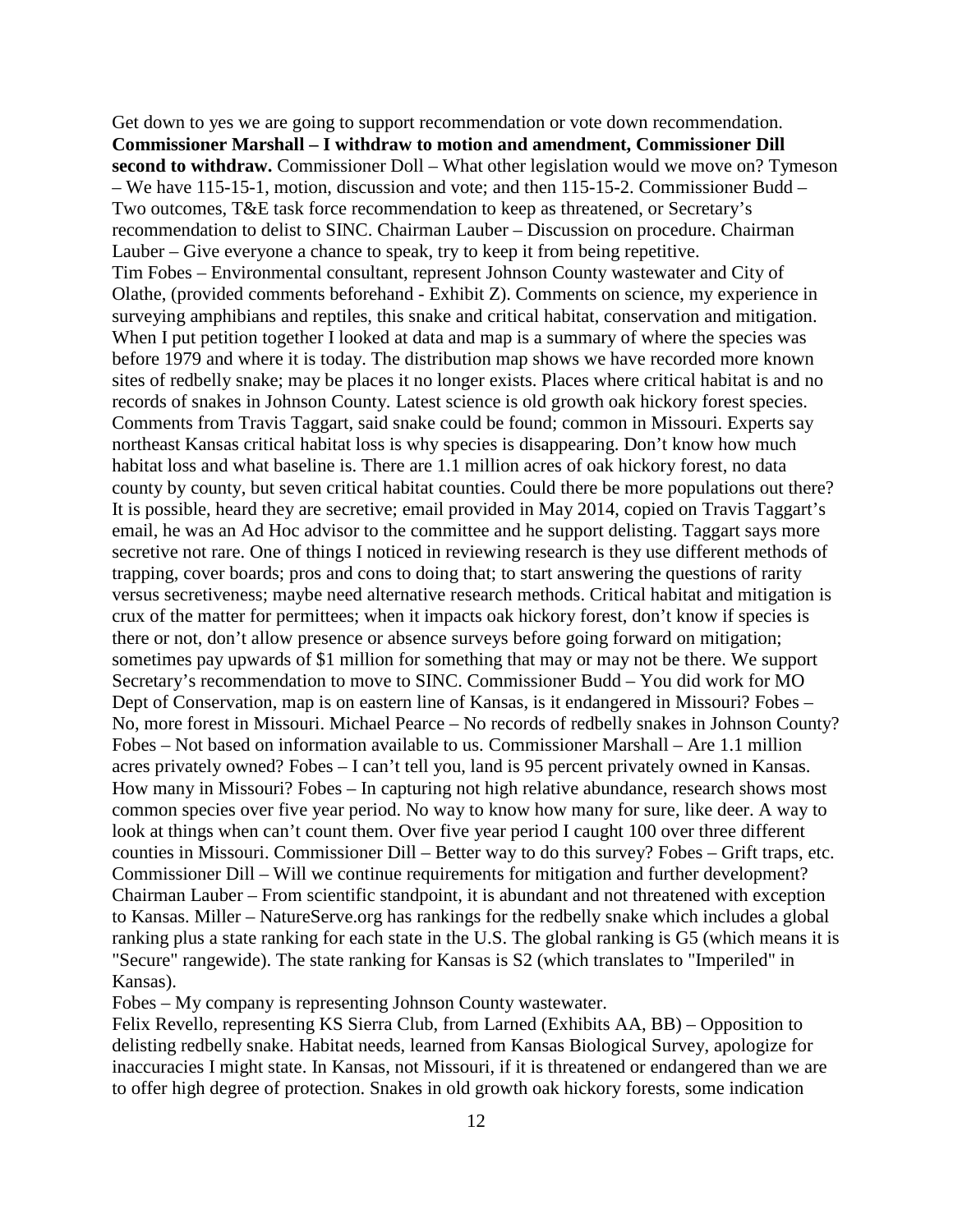they also may inhabit wetlands and mature second growth forests. These biologists tell us it is the destruction of these forests that is depressing populations of redbelly to threatened status. Kansas Forest Service says total of high ecological value being converted to crops and urban use. Old growth oak hickory are high value forests. Redbelly forests also provide habitat for other species that we value. We share Secretary's concerns about repealing nongame threatened and endangered species act, do not bend to political species. Appreciate Secretary Jennison's commitment to having a recovery plan developed, but no guarantee it is going to be implemented; will there be money for it, risky enterprise, could have devastating loss of habitat before anything is done. Defer delisting until T&E committee tells us it should be changed. Do no harm; be conservative in your decisions; that is what we are asking you to do tonight. Educate the public to protect habitats, according to survey conducted for the department, 91 percent wanted to protect critical habitat. Let's not concede ground species by species, let's go down fighting.

Elaine Giessel, Overland Park – chair KS Sierra Club – A marine biologist and environmentalist, (read from handout – Exhibit CC). Urge you to amend 115-15-1 to keep redbelly snake on threatened list.

George Potts, retired professor from Friends University – In newspaper article on mitigation costs for sewer line and water line; how is cost determined? Jason Luginbill – Mitigation costs based on a formula, quality and quantity and converted to habitat unit. Potts – As you put in a sewage line you put in the line and fill it back up, how quickly will that habitat return? Luginbill – No net loss formula, look at how long to regrow forests, etc. Potts – Who does money go to? Luginbill – Several different places. Potts – Possible to do minimum amount, doesn't seem terribly high. Luginbill – Start out avoidance of minimum threat, in some instances not possible and go to mitigation process. Commissioner Budd – Who does check go to from developer? Luginbill – Sunflower Land Trust, who bid on this job. Potts – Why would Johnson County be the problem whether it is there or not? Luginbill – In charge of protecting the species, dealing with biology and ecology, habitat is able to be managed, not species. Look at impacts of landscape. Best thing we can do is include lag time and work through that process. Potts – In agreement it is secretive snake. Commissioner Doll – You were at Friends University? Potts – Yes, retired.

Duane Schrag – Wildlife and Parks' own surveys shows overwhelming support to protect threatened and endangered species; fact that legislators wanted to do away it is far cry from evidence you are getting out in front of the public. Ask Secretary to provide convincing evidence that species should be protected or not.

David Norlin, Salina – The Resilience Group – Looking at makeup of Commission, connection to most of you. On planning commission here in Salina. Realize you are in position of listening to paid staff and need to listen to the public. Other creatures will be affected by that, instrumental for environmental studies at Wesleyan, no accurate term, should be called ecosphere. Humans have killed off half of the animals in the world. Mention mitigation costs, some few thousands out of several thousands and millions of dollars. Developers can afford to do that mitigation. You are citizens closest to the people; save it and you will save us.

Susan Pikarek, Johnson County wastewater (Exhibit DD) – Support Secretary Jennison's recommendation to move redbelly snake to SINC list. Additional research is needed to find range of this species; this will help develop recovery plans. Moving to SINC would provide relief for next five years to do further research on this species. I am a steward of public dollars, supportive of balance and support additional study and recovery plan.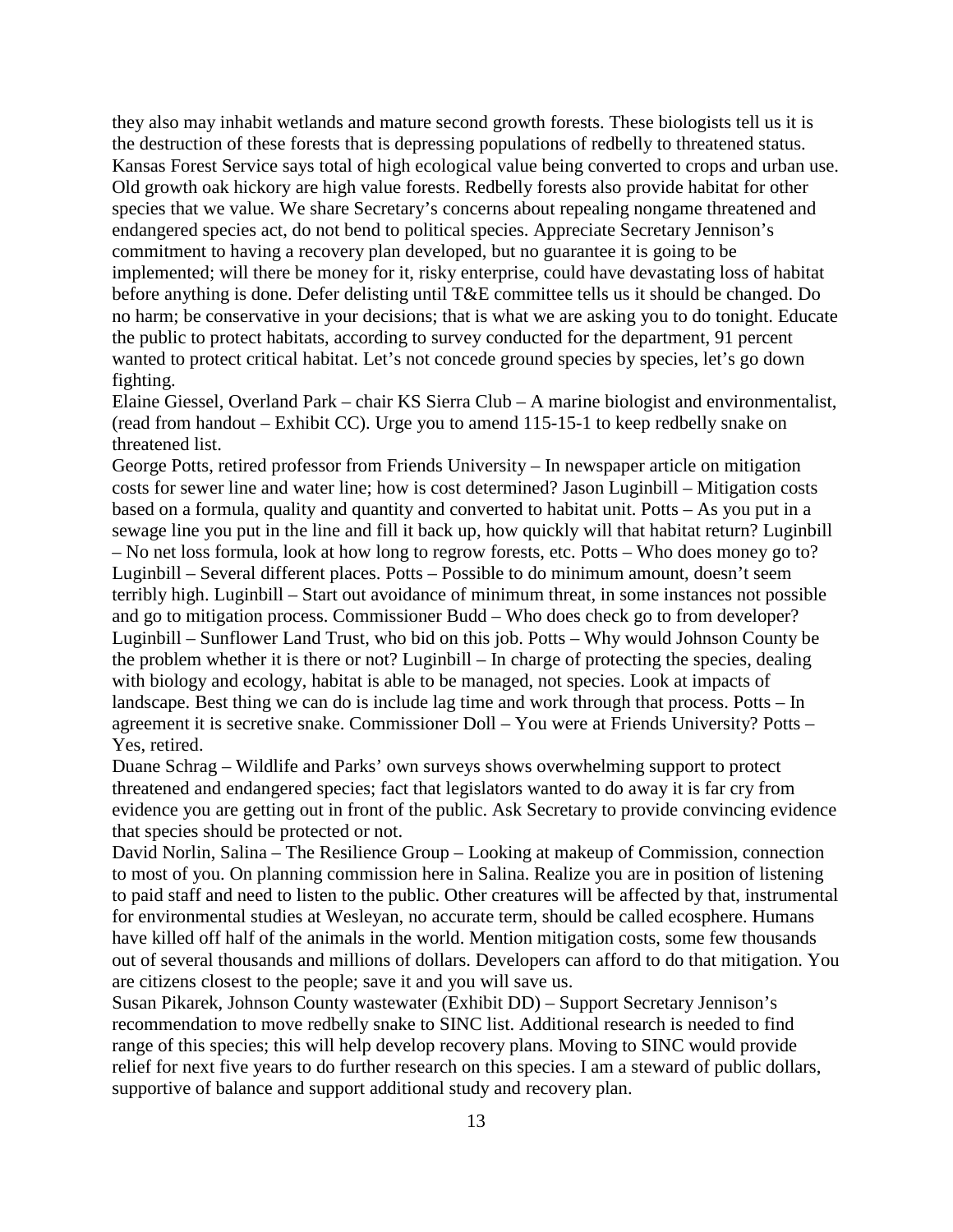Michael Pearce – Ed, what is your title? Miller – Threatened and Endangered species program coordinator. Pearce – Map shows habitat for that? Miller – But, no map comparing oak hickory to other mature forests. Pearce – How much mitigation spent on this species? Luginbill – I have that information, but not with me. Pearce – Commissioner Rider, have you heard from people in your area? Commissioner Rider – Not in my area. Pearce – Commissioner Budd? Commissioner Budd – No.

Emily Wicoff, WaterOne (Exhibit EE) – Here to support Secretary Jennison's recommendation. Heard comment of overwhelming amount of Kansans supporting protecting T&E species. We are actively participating in conservation, appreciate concern and passion to protect species. WaterOne is a public entity and steward of funds, customer's money being spent on mitigation. For example, got permit, paid money, no snakes seen, did fee option so somewhere habitat is going to be created; there is no transplant program, but understand recovery plan in the works. Concur with Tim's recommendations and support moving redbelly snake to SINC. Chairman Lauber – What was fee you paid? Wicoff – We paid per habitat unit \$3,295 and approximately \$142,000. There is a lengthy formula to calculate that, went up from \$1,000 to \$3,000 in last few years. Chairman Lauber – Paid on what kind of project? Wicoff – Water main, 13 miles. Entire project is about \$18 million. We are water utility company in eastern Kansas.

Michelle Wirth, City of Olathe (Exhibit FF) – Here to talk about five-year review plan and experiences we have had. Echo what my partners have said. We believe critical to preserve wildlife habitat. With water and sewer lines we also protect health, safety and welfare of our citizens and are stewards of our funds. We are data driven, support needs and we want to respond positively when citizens ask why mitigating and are we making an impact we want to be able to respond. Hard for us to come up with data driven projects. We want process to remain here, not at state legislature level. We want to work hand-in-hand with you to make the right decisions and move forward. Give us the five years to get the plan in place to work together with the state to come up with resource. We support Secretary Jennison's recommendation to move redbelly snake to SINC. Commissioner Marshall – How much has your city spent? Wirth - \$50,000 to \$60,000; but need measurable impact.

Curt Cusack, Salina – Teacher of biology at Wesleyan; also on planning commission here in Salina. Nobody said your job would be easy; you need to look at what your responsibility is. I also work with younger kids to show them habitat. People will understand the decision you make today if you keep it protected and depend on the scientists. You have heard from the scientists on the committee; it is your responsibility to protect these species. Go to your mission statement, that is where your principles are (read it – "Fish, wildlife, and outdoor recreation are important to the quality of life for all Kansans and to the Kansas economy. As the public steward of the state's natural resources, the mission of the Kansas Department of Wildlife, Parks and Tourism (KDWPT) is to: Conserve and enhance the state's natural heritage, its wildlife and its habitats so future generations have the benefits of the state's diverse living resources; Provide opportunities to use and appreciate the state's natural resources consistent with the conservation of those resources; and Inform the public about Kansas' natural resources to promote understanding and support for the agency's mission. The purpose of KDWPT's social media sites (Facebook, Twitter, Flicker, etc.) is to inform and educate the public and encourage discussion concerning the agency's mission.").

*Break*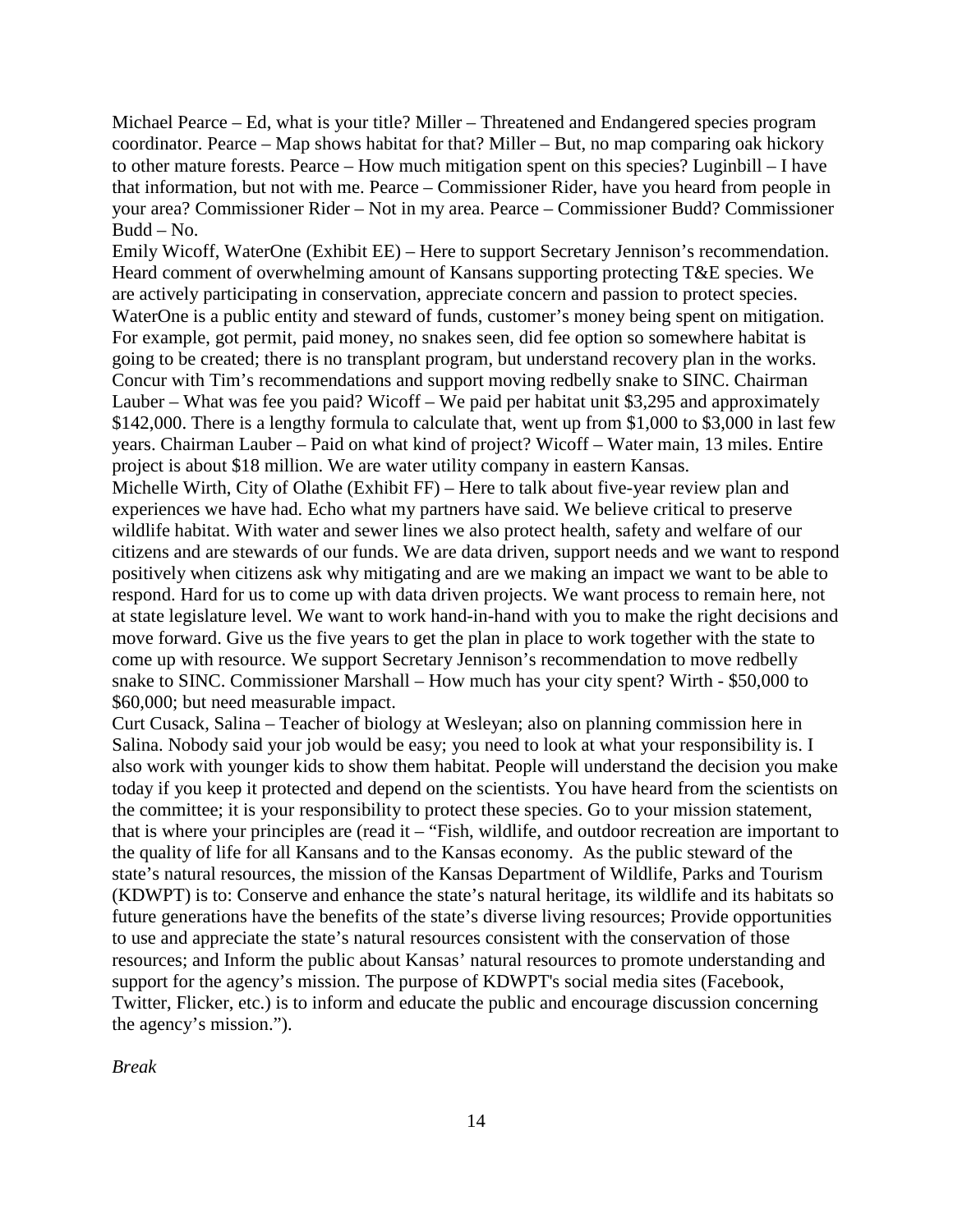Commissioner Doll – Vote would be easier if no split opinion in department. Seven scientists say it should remain threatened. Mr. Secretary, this was presented to you and you override it, why? Jennison – Since 1997, when legislature passed an amendment that said based on scientific and socio-economic; scientists don't look at socio-economic and I did look at those for that area. Chairman Lauber – Ask Don, you are from that area; do you have gut feeling of appropriate direction on this? Commissioner Budd – Glaring when I saw the map, reason we are not seeing other entities is it is only in eastern Kansas (JO, WY, DG and LV counties). I have heard discussions and they say this is a shy snake and not even seen in areas where it is supposed to be prevalent. Habitat is great in eastern Kansas, never seen one, but great habitat. If economic impact and other entities were statewide this town wouldn't have enough room to hold all the people. It impacts all of us living in that jurisdiction through rate hikes. The costs and time delays during a recent project for line built through Johnson County for Wyandotte County by WaterOne was high; adds four or five percent cost because of delays and other variables. If we were to look at this as, Missouri has more snakes and they don't have them listed and federal government does not have them listed. Everybody assumes that we are going to delist, we are putting on SINC list, one step below, not off radar screen; still pay attention to them. Like to see Sierra club and other organizations put money in the pot and create habitat for this thing, spend it from private and public side that volunteers to mitigate. By reducing to SINC list make private and public growth increase less painless. Jennison – People need to take into consideration, not coming off the list, going to SINC. Had a lot of discussions before we made this decision and convinced it is the right decision. We are not advocating responsibility to lead, direction we are taking is an important direction. Issues with this species, if came before legislature, would carry weight; would have questions on data and baseline. Concern of being in periphery range of the species; our act did not consider whether it was abundant around the world, only in Kansas; if we have habitat people want to see species. When you say politics, people get idea of a dirty word; protect our authority and look at way we conserve threatened and endangered species; conserve our environment. Take the polls and 90 percent want to protect species, but people have gotten further away from nature and we have a job to inform them. If we do not take this action it will impact our ability to make future decisions. The only thing we did was incorporate what the legislature told us to do in 1997, socio-economic aspects. Commissioner Budd – The thing that sticks in my craw is legislature has fired across the bow many times, not necessarily a threat, but because constituents go to them and they try to circumvent the Commission. We try to make the best decision we can and hope we make the best decision for people of Kansas.

#### **Commissioner Don Budd moved to approve KAR 115-15-1 before the Commission. Commissioner Randy Doll second.**

David Norlin - Understand your reasoning, other people are looking at Cedar Creek sewer project; .01 percent of total cost for mitigation. A few months is a small price to pay. Elaine Giessel – Sierra Club – Secretary has referred to 360a, it does not address delisting or downlisting. It deals with recovery plans for particular species (taken from statute); whenever species is added this amendment does not address delisting or downlisting. It allows for creation of a local task force. Amendment does not support his recommendation. Chairman Lauber – At previous meeting, veiled threat from Sierra Club, Secretary is acting in his authority. Pearce – What is difference between threatened and SINC? Miller – Have project oversight of threatened species, no oversight on SINC. Commissioner Dill – No mitigation if SINC. Miller – Correct.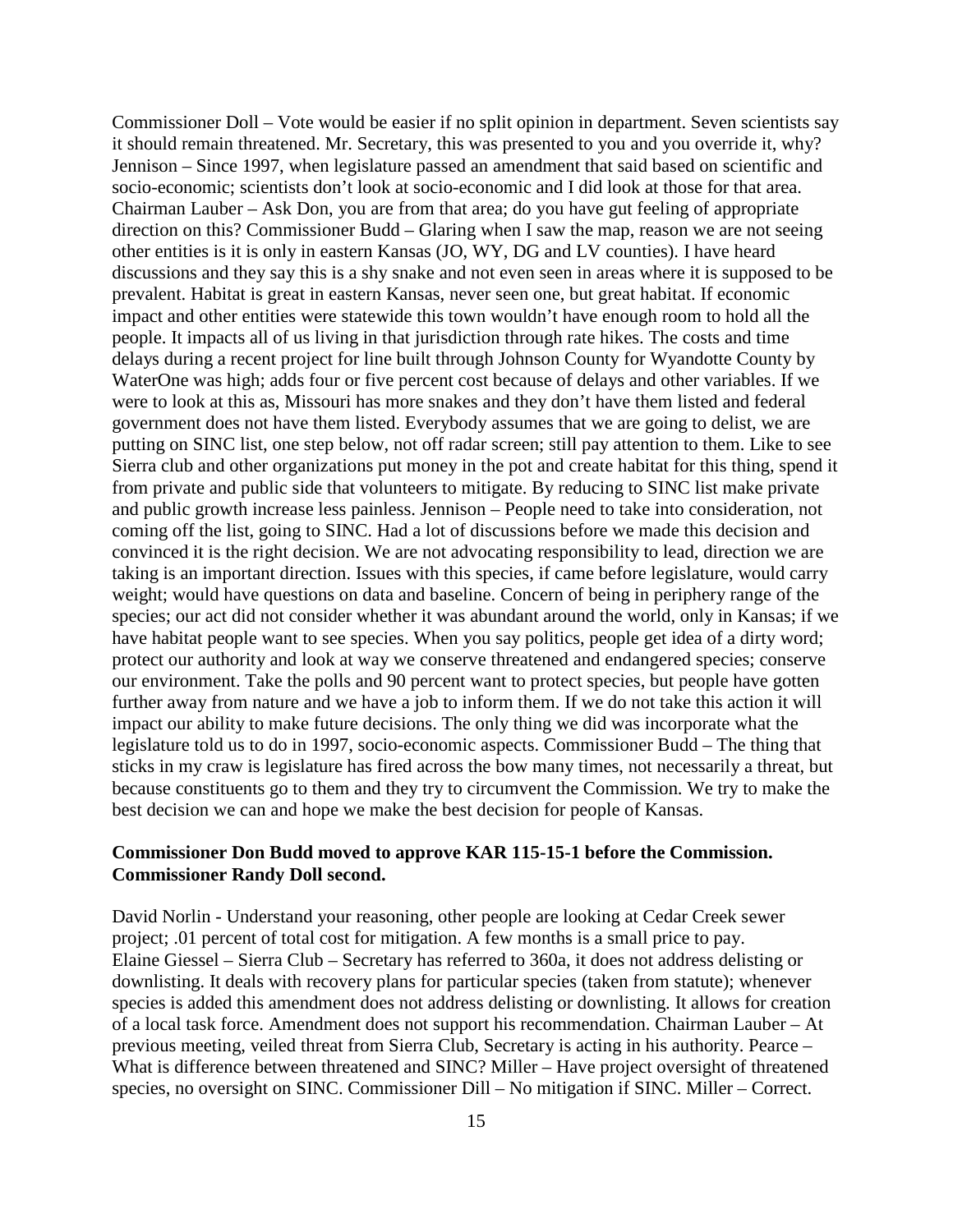**Commissioner Dill – Motion to amend to leave redbelly snake as threatened, Commissioner Hayzlett second. Tymeson – Would need to do in next regulation also (115-15-2). Commissioner Hayzlett – Your motion would leave as threatened, not SINC, if so then I withdraw my second. Chairman Lauber – Motion dies for lack of a second.**

Commissioner Marshall – This is a hard decision, but what I do is go back to history. President Nixon signed, critically impaired species, a federal law; and I tried to study our state laws. As a physician have to apply the science, but also have to look at each patient. Not satisfied with baseline and not sure why this species was ever placed on list to begin with. No true statistical data; more concerned about habitat than the snake. I will vote in favor of this because biology along with science and the people brings it all together.

Other handouts: Reasons redbelly snake listed, from Ed Miller to commissioners; Unified Government of Wyandotte County email and letter; numerous emails from constituents; Kansas Livestock Association letter; and petitions (Exhibit GG).

### **The roll call vote on KAR 115-15-1 as recommended was as follows (Exhibit HH): Commissioner Budd Yes Commissioner Dill Yes Commissioner Doll Yes Commissioner Hayzlett Yes Commissioner Marshall Yes Commissioner Rider No Commissioner Lauber Yes**

#### **The motion as presented on KAR 115-15-1 passed 7-0.**

8. KAR 115-15-2. Nongame species; general provisions – Ed Miller, wildlife biologist, presented this report to the Commission (Exhibit II). Species moved from threatened to SINC and nomenclature changes. Commissioner Rider – This is to put others on list? Miller – Two birds and a salamander that are nongame species.

#### **Commissioner Randy Doll moved to approve KAR 115-15-2 before the Commission. Commissioner Gary Hayzlett second.**

**The roll call vote on KAR 115-15-2 as recommended was as follows (Exhibit JJ):**

| <b>Commissioner Budd</b>     | Yes        |
|------------------------------|------------|
| <b>Commissioner Dill</b>     | Yes        |
| <b>Commissioner Doll</b>     | Yes        |
| <b>Commissioner Hayzlett</b> | <b>Yes</b> |
| <b>Commissioner Marshall</b> | Yes        |
| <b>Commissioner Rider</b>    | <b>Yes</b> |
| <b>Commissioner Lauber</b>   | <b>Yes</b> |

**The motion as presented on KAR 115-15-2 passed 7-0.**